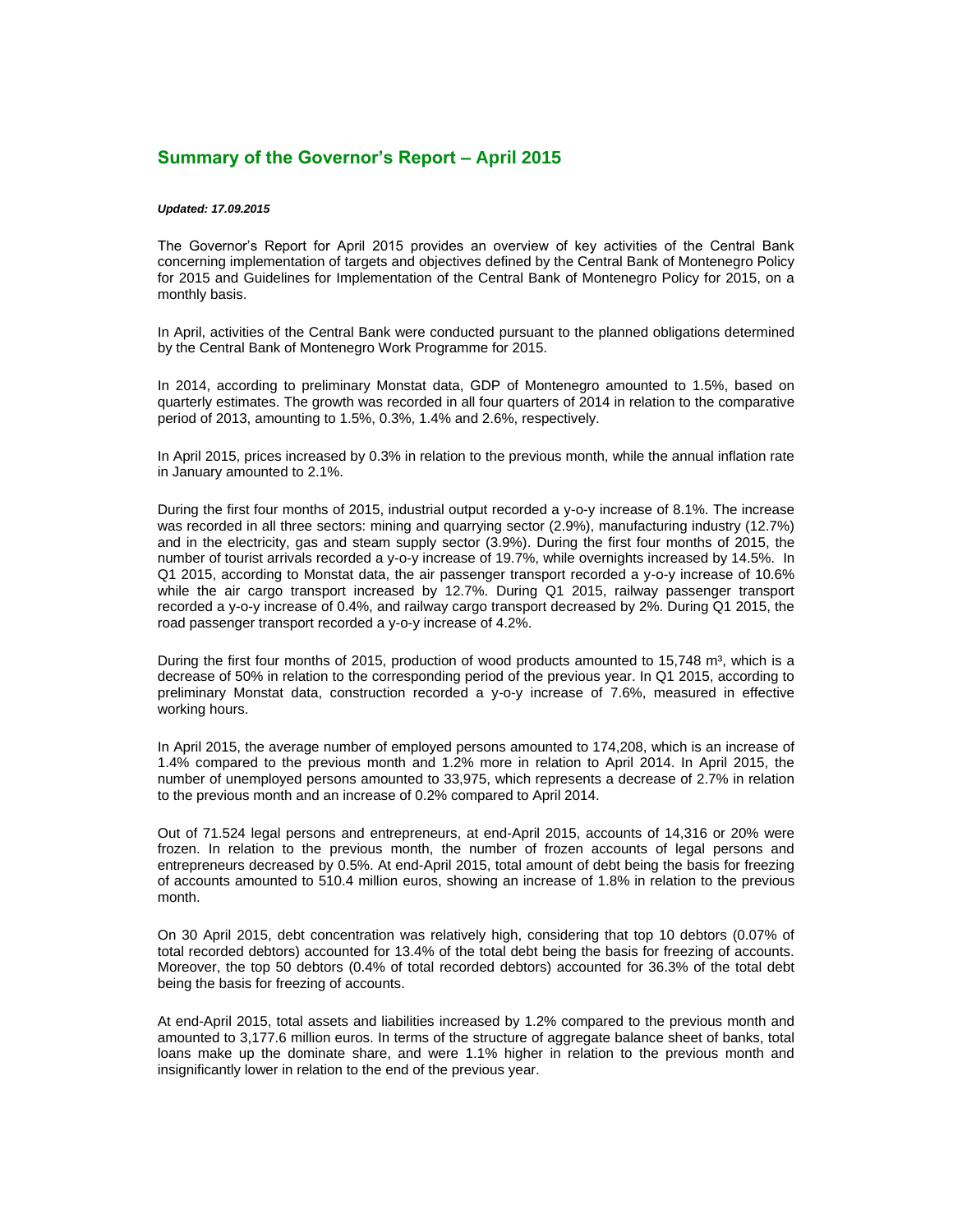In terms of the structure of liabilities, deposits make up the dominate share of 73.6%. In April 2015, deposits in banks amounted to 2,337.5 million euros, which represents a monthly increase of 1% and an increase 1.3% compared to end-2014. Out of the total amount of deposits in banks, corporate deposits accounted for 644,1 million euros or 27.6%, while household deposits accounted for 1.36 billion euros or 58.3% of total deposits. At end-April 2015, total capital of banks amounted to 458.5 million euros, which is 2.5% more in relation to the previous month and an increase of 3.3% in relation to the end of the previous year.

In April, past due loans (without interests, and prepayments and accruals) amounted to 453.6 million euros, which is a decrease of 7.8% in relation to the previous month, while they recorded an increase of 1.9% in relation to end-2014. At end-April 2015, non-performing loans (without interests, and prepayments and accruals) amounted to 385.5 million euros and made up 16.3% of total loans. In relation to the previous month, non-performing loans increased by 4.4%, while they recorded an increase of 2.6% in relation to the end of the previous year.

The weighted average effective interest rate (WAEIR) on total loans approved amounted to 9.07% at end-April 2015, which represents a monthly decrease of 0.04 percentage points, while in relation to end-December 2014 it recorded a decrease of 0.15 percentage points. The weighted average effective interest rate (WAEIR) on new loans amounted to 9.01% in April 2015, which represent a monthly increase of 0.07 percentage points, and a decrease of 0.01 percentage points in relation to December 2014. The weighted average effective depositing interest rate (WAEDIR) amounted to 1.59% in April 2015, showing a decline of 0.07 percentage points in relation to the previous month, while it recorded a decline of 0.27 percentage points in relation to December 2014.

At end-April 2015, reserve requirement of banks amounted to 217 million euros, which represents a monthly increase of 887,000 euros or 0.4%, while in relation to the end of the previous year, reserve requirements increased by 2.1 million euros or 1%. In April, only one bank did not use the possibility to allocate a part of their reserve requirements in the form of T-bills. Of the total amount of allocated reserve requirements, some 51.6% was allocated to the account of reserve requirement in the country, 28.7% in the form of T- bills, and 19.8% to the CBCG account held abroad. During April 2015, all banks allocated and maintained reserve requirements within prescribed limits.

In April 2015, the gross insurance premium amounted to 6.2 million euros. Non-life insurance premiums still accounted for the main share in its structure with 82.2%, while invoiced life insurance premiums accounted for the remaining 17.8%.

In April 2015, Montenegro Stock Exchange recorded a turnover in the amount of 4.8 million euros, through 577 transactions. The turnover was 6.6% higher in relation to the previous month. Market capitalisation, as at 30 April 2015 amounted to 3,071 million euros, thus recording a monthly increase of 1.3%. The MONEX index, which amounted to 12,970.58 index points at end-April 2015, increased in relation to the end of the previous month by 5.9%, while investment fund index MONEXPIF amounted to 2,661.78 and recorded a monthly increase of 0.4%. The newly-formed index MNSE10 amounted to 1,059.16 index points and increased by 5.9% in relation to its initial value.

In April 2015, according to the Ministry of Finance estimates, Montenegrin fiscal deficit amounted to 10.3 million euros, while in April 2014 there was a deficit in the amount of 15 million euros. For four months of 2015, budget deficit amounted to 64.5 million euros, i.e. 1.8% of estimated GDP. Source revenues of the budget of Montenegro amounted to 111.5 million euros or 3.1% of GDP, which represents an increase of 0.6% in relation to the plan for April. In relation to source revenues recorded in April 2014, there was an increase of 2.2%. Budget expenditures amounted to 121.8 million euros or 3.4% of GDP which is 6.6% less in relation to the plan for April 2015, and 1.8% less in relation to April 2014. At end-March 2015, public debt (gross) of Montenegro amounted to 2,443.6 million euros. Out of that figure, a total of 395.9 million euros or 11.1% of GDP referred to internal debt, while external debt accounted for 2,047.7 million euros or 57.2% of GDP.

In the period January-March 2015, according to preliminary data, current account deficit increased by 6.7% in relation to the corresponding period of 2014, and amounted to 197 million euros. In Q1 2015, goods account deficit amounted to 270.1 million euros and was 4.8% higher in relation to the previous year. The export of goods increased by 3% with a increase of import by 4.4%. Services account recorded a surplus in the amount of 11.9 million euros, which is approximately at the same level as in